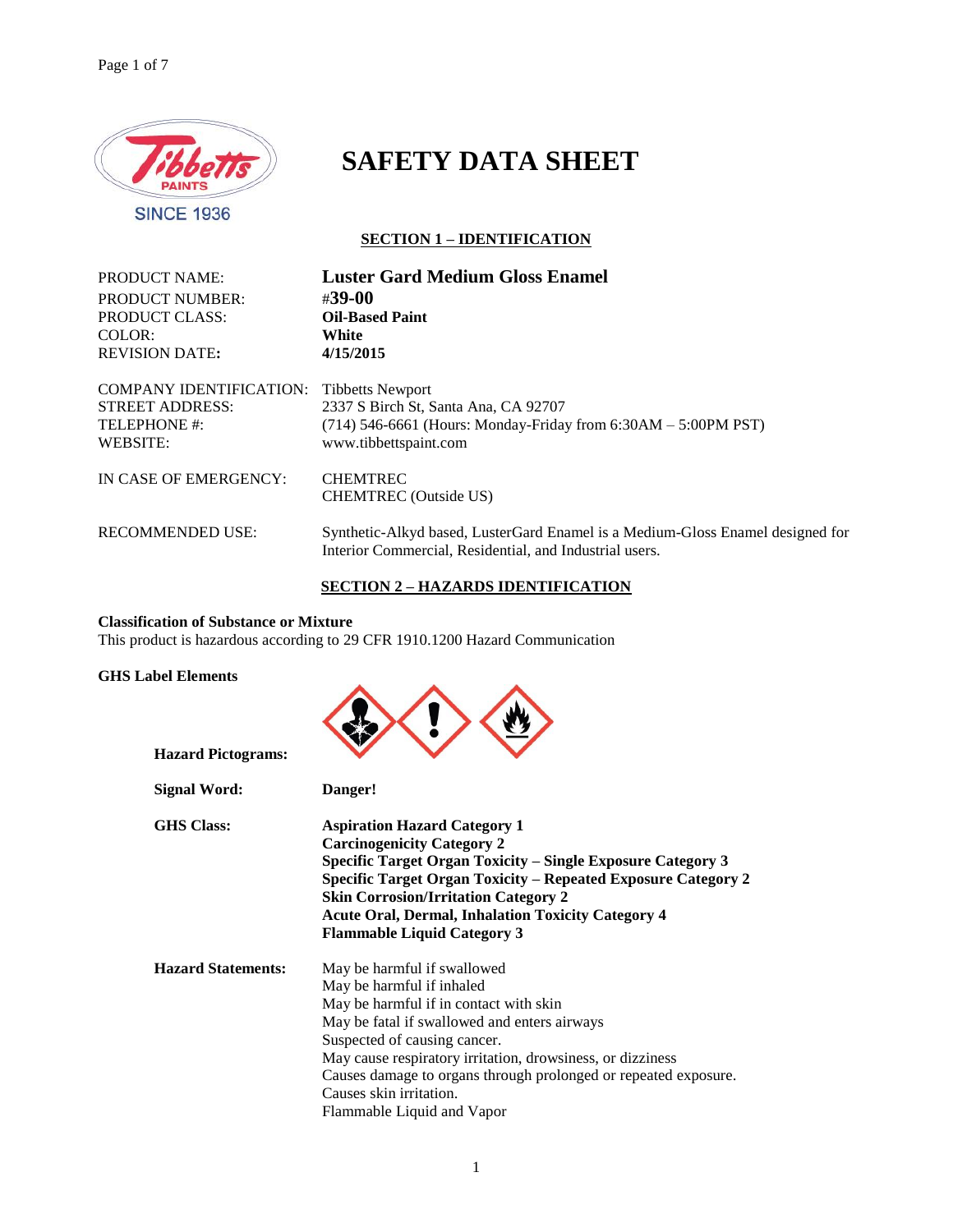# **Precautionary Statements**

Obtain special instruction before use.

Do not handle until all safety precautions have been read and understood.

Wear protective gloves/protective clothing/eye protection/face protection

Do not breathe dust/fume/gas/mist/vapor/spray.

Use outdoors or in a well-ventilated place.

Wash thoroughly after handling.

Do not eat, drink, or smoke when using this product.

Keep away from heat/sparks/open flames/hot surfaces – no smoking.

Use explosion proof electrical, ventilating, lighting equipment.

Use only non-sparking tools.

In case of fire, use alcohol resistant foam or fire extinguisher.

Keep container tightly closed and locked away in cool, well-ventilated place.

Dispose of contents/container in accordance with local/state/federal regulations.

| If in eyes:   | Rinse cautiously with water for several minutes. Remove contact lenses if present and easy to do.<br>Continue rinsing for. If irritation persists seek medical attention. |
|---------------|---------------------------------------------------------------------------------------------------------------------------------------------------------------------------|
| If swallowed: | Immediately call a poison center or seek medical attention. Do NOT induce vomiting.                                                                                       |
| If on skin:   | Wash with plenty of water. Seek medical attention if symptoms persist. Take off immediately all<br>contaminated clothing and wash it before reuse. Rinse skin with water. |
| If inhaled:   | Remove person to fresh air and keep comfortable for breathing. Call a poison center or seek medical<br>attention if symptoms persist.                                     |

If exposed or concerned: Get medical advice/attention.

# **SECTION 3 – COMPOSITION/INFORMATION ON INGREDIENTS**

Hazardous materials are disclosed according to the GHS requirements. Components not listed are either non-hazardous or are below reportable limits.

| Ingredient                      | CAS No.    | Approximate Weight % |
|---------------------------------|------------|----------------------|
| Titanium Dioxide                | 13463-67-7 | 30-32%               |
| Naphtha – Heavy Alkylate        | 64741-65-7 | $15-20%$             |
| Mineral Spirits – Petroleum     | 64742-47-8 | $10 - 15%$           |
| Distillates, hydrotreated light |            |                      |
| Xvlene                          | 1330-20-7  | $0.1 - 2.0\%$        |
| Ethylbenzene                    | 100-41-4   | $< 0.5\%$            |

# **SECTION 4 – FIRST AID MEASURES**

| <b>Description of Necessary Measures</b><br><b>Skin Contact:</b> | Wash with soap and water thoroughly. Seek medical attention if irritation develops.                                                                                                     |
|------------------------------------------------------------------|-----------------------------------------------------------------------------------------------------------------------------------------------------------------------------------------|
| <b>Eve Contact:</b>                                              | Rinse with water for several minutes. Seek medical attention if irritation develops.                                                                                                    |
| <b>Inhalation:</b>                                               | If breathing is difficult, move person to fresh air and keep at rest in comfortable<br>breathing position. Call a physician if symptoms develop or persist.                             |
| <b>Ingestion:</b>                                                | If ingestion occurs, call a poison control center immediately.<br>Do not induce vomiting. In case of vomiting does occur, have the person lean<br>forward to reduce aspiration hazards. |

**Most important symptoms and effects, both acute and delayed**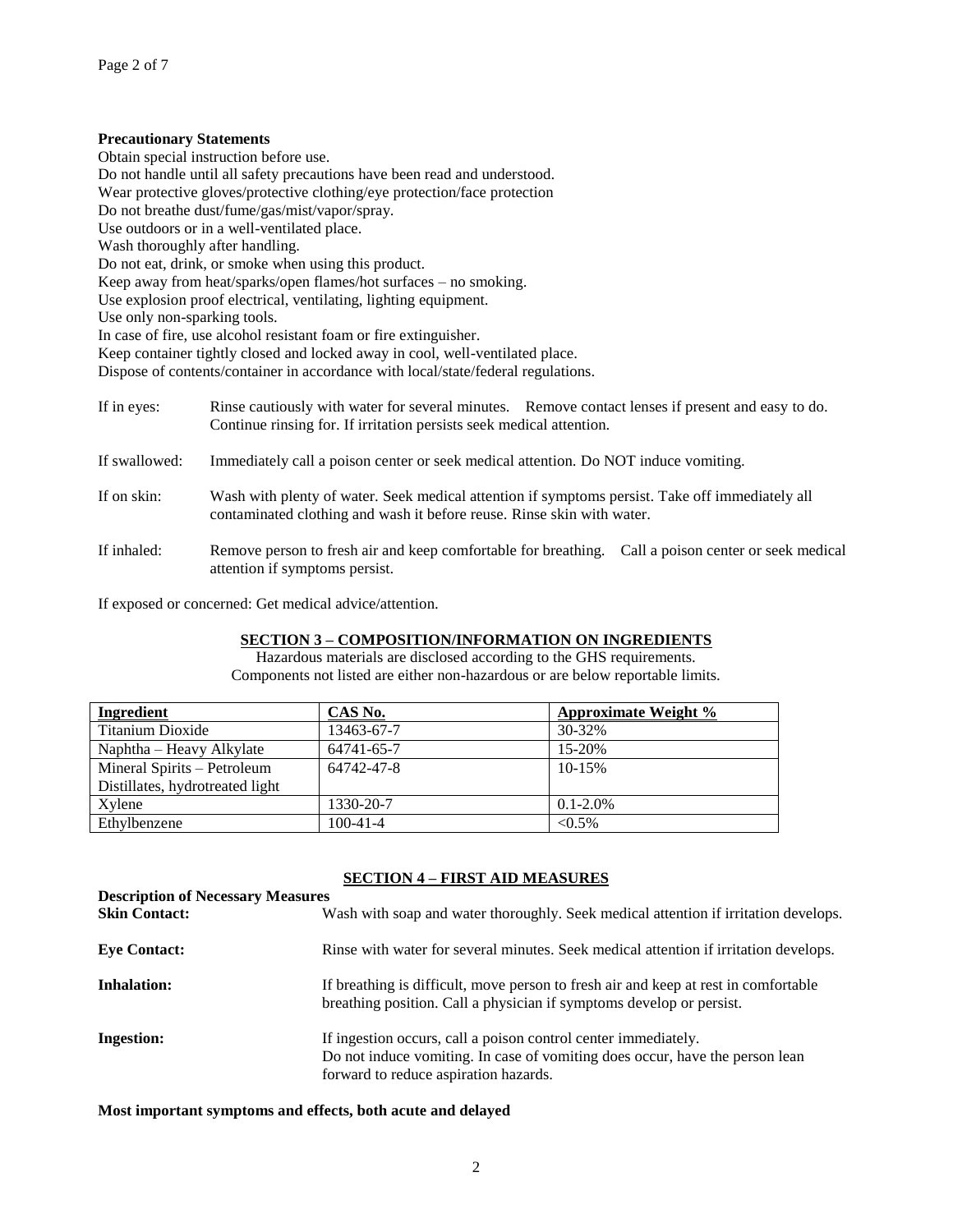Most important known symptoms are detailed in Section 2 and Section 11.

**Indication of any immediate medical attention and special treatment needed** No Data Available

| <b>SECTION 5 – FIRE-FIGHTING MEASURES</b> |  |
|-------------------------------------------|--|
|                                           |  |

| <b>Suitable Extinguishing Media:</b>                                                                                                                        | Use extinguishing measures that are appropriate to local circumstances and the<br>surrounding environment. Water Fog, CO <sub>2</sub> , Dry Chemical, Alcohol Resistant Foam.                                                                                                                                                                                                                                                    |  |
|-------------------------------------------------------------------------------------------------------------------------------------------------------------|----------------------------------------------------------------------------------------------------------------------------------------------------------------------------------------------------------------------------------------------------------------------------------------------------------------------------------------------------------------------------------------------------------------------------------|--|
| <b>Special Hazards:</b>                                                                                                                                     | Carbon oxides                                                                                                                                                                                                                                                                                                                                                                                                                    |  |
| <b>Advice for firefighters:</b>                                                                                                                             | Follow recommended procedures in handling fire areas. Wear fire-fighting<br>equipment and self-contained breathing apparatus.<br>If possible, move containers out of the fire area. Cool containers with water spray.                                                                                                                                                                                                            |  |
| <b>Further Information:</b>                                                                                                                                 | Combustible liquid. Pressure may build inside the container.                                                                                                                                                                                                                                                                                                                                                                     |  |
|                                                                                                                                                             | <b>SECTION 6 - ACCIDENTAL RELEASE-MEASURES</b>                                                                                                                                                                                                                                                                                                                                                                                   |  |
| <b>Personal Precautions:</b>                                                                                                                                | Use proper personal protective equipment including respirators, goggles, chemical<br>resistant gloves, coveralls. Avoid breathing vapors, mist, or gas. Ensure adequate<br>ventilation. Remove all sources of ignition. Evacuate all personnel to safe areas.<br>Beware of vapors accumulating to form explosive concentrations. Vapors can<br>accumulate in low areas.                                                          |  |
| <b>Environmental Precautions:</b>                                                                                                                           | Prevent further leakage or spillage if safe to do so. Do not let product enter<br>drains and waterways.                                                                                                                                                                                                                                                                                                                          |  |
| Methods for clean-up:                                                                                                                                       | Soak up with inert absorbent material such as sand or saw dust then place in<br>chemical waste container.                                                                                                                                                                                                                                                                                                                        |  |
|                                                                                                                                                             | <b>SECTION 7 - HANDLING AND STORAGE</b>                                                                                                                                                                                                                                                                                                                                                                                          |  |
| <b>Precautions for Safe Handling:</b>                                                                                                                       | Use with adequate ventilation. Avoid breathing excess vapors and prevent contact<br>with eyes, skin, and clothing. Use explosion proof equipment. Keep away from<br>sources of ignition - No Smoking.                                                                                                                                                                                                                            |  |
| <b>Conditions for Safe Storage:</b>                                                                                                                         | Store in a cool, dry, well-ventilated area away from sources of heat, combustible<br>materials, and incompatible substances. Keep container tightly closed and locked<br>away.                                                                                                                                                                                                                                                   |  |
|                                                                                                                                                             | <b>SECTION 8 - EXPOSURE CONTROLS/PERSONAL PROTECTION</b>                                                                                                                                                                                                                                                                                                                                                                         |  |
| <b>Engineering Controls:</b>                                                                                                                                | Ensure adequate ventilation, especially in confined areas. When ventilation is<br>insufficient to control airborne levels, equip personal protective equipment which<br>meets the OSHA standards.                                                                                                                                                                                                                                |  |
| <b>Personal Protective Equipment</b><br><b>Eye/Face Protection:</b><br><b>Skin Protection:</b><br><b>Respiratory Protection:</b><br><b>Body Protection:</b> | Wear splash goggles or face shields which are approved by NIOSH.<br>Handle with protective chemical resistant gloves.<br>If air-purifying respirators are appropriate, use a multi-purpose combination<br>cartridge providing organic vapor and particulate protection. Use respirators and<br>components tested and approved by NIOSH.<br>Complete suit protecting against chemicals, Flame retardant and antistatic protective |  |
|                                                                                                                                                             | clothing.                                                                                                                                                                                                                                                                                                                                                                                                                        |  |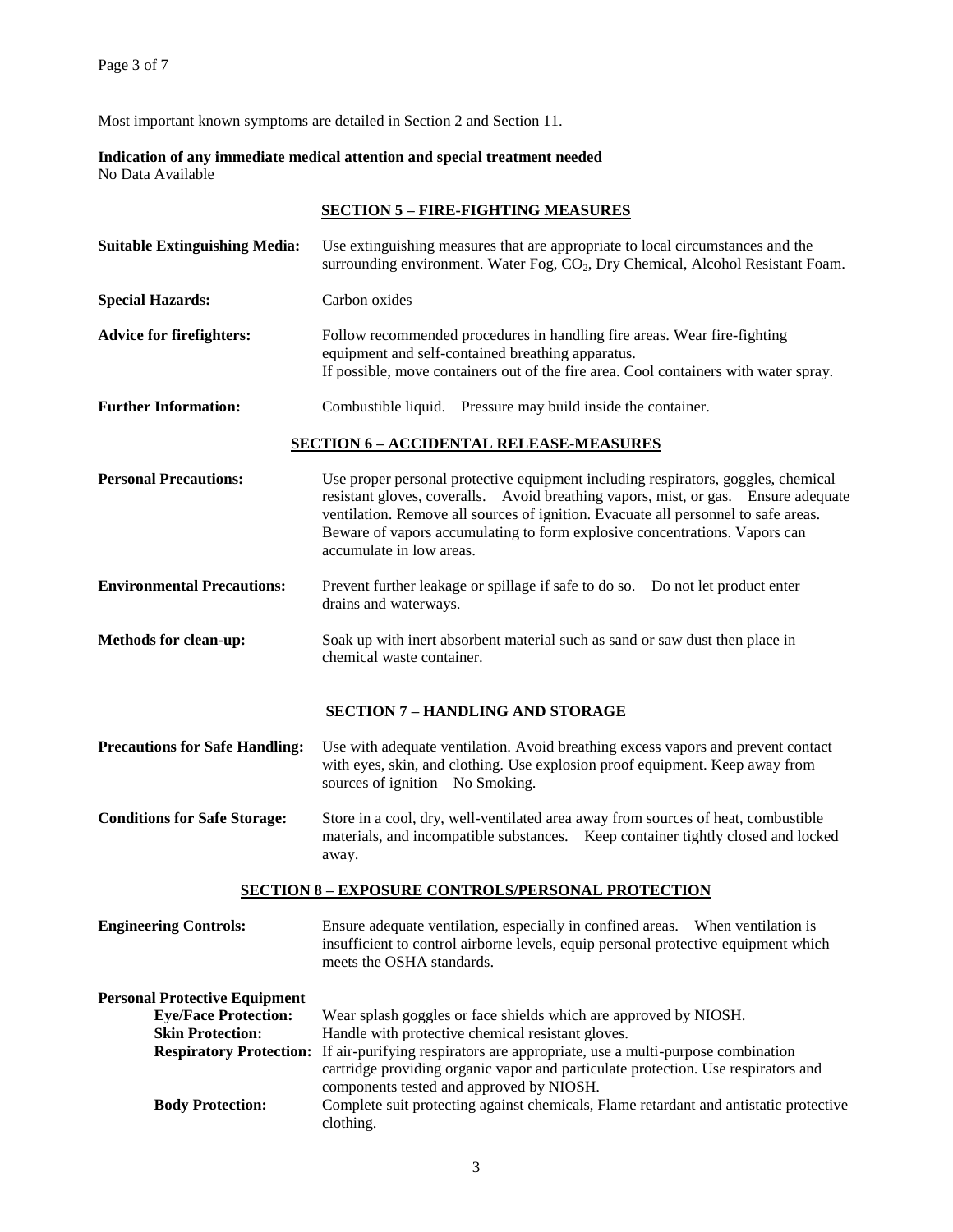**Hygiene Measures:** Avoid contact with skin, eyes, and clothing. Remove and wash contaminated clothing before re-use. Wash thoroughly after handling.

|  | Components with workplace control parameters |
|--|----------------------------------------------|
|--|----------------------------------------------|

| Chemical Name                                                     | CAS No.        | Weight%       | Cal-OSHA PEL<br>TWA                   | OSHA PEL TWA                    | <b>ACGIH TWA</b>   |
|-------------------------------------------------------------------|----------------|---------------|---------------------------------------|---------------------------------|--------------------|
| Titanium Dioxide                                                  | 13463-67-7     | 30-32%        | $5 \text{ mg/m}$<br>(Respirable Dust) | $15 \text{ mg/m}$               | $10 \text{ mg/m}$  |
| $N$ aphtha – Heavy<br>Alkylate                                    | 64741-65-7     | 15-20%        | $100$ ppm<br>(Stoddard Solvent)       | $500$ ppm<br>(Stoddard Solvent) | $100$ ppm          |
| Mineral Spirits -<br>Petroleum Distillates.<br>hydrotreated light | 64742-47-8     | $10-15%$      | $100$ ppm<br>(Stoddard Solvent)       | $500$ ppm<br>(Stoddard Solvent) | $200 \text{ mg/m}$ |
| Xylene                                                            | 1330-20-7      | $0.1 - 2.0\%$ | $100$ ppm                             | $100$ ppm                       | $100$ ppm          |
| Ethylbenzene                                                      | $100 - 41 - 4$ | $< 0.5\%$     | $100$ ppm                             | $100$ ppm                       | $20$ ppm           |

# **SECTION 9 – PHYSICAL AND CHEMICAL PROPERTIES**

| <b>Physical State:</b>        | Liquid            |
|-------------------------------|-------------------|
| Color:                        | White             |
| Odor:                         | Strong            |
| <b>Odor Threshold:</b>        | Not Available     |
| Density (lbs/gal):            | $9.5 - 10.5$      |
| pH:                           | $8 - 9$           |
| VOC Less Water (g/L):         | $<$ 400           |
| <b>Boiling Point (F):</b>     | 315-390           |
| <b>Freezing Point (F):</b>    | No Data           |
| <b>Flash Point (F):</b>       | 105 (TCC)         |
| <b>Evaporation Rate:</b>      | Slower than ether |
| <b>Upper Explosion Limit:</b> | $6.0\%$           |
| <b>Lower Explosion Limit:</b> | 1.0%              |
| <b>Vapor Pressure:</b>        | Not Available     |
| <b>Vapor Density:</b>         | Heavier than air  |
| <b>Solubility in Water:</b>   | Negligible        |
| <b>Partition Coefficient:</b> | Not Available     |
| <b>Auto-Ignition Temp:</b>    | Not Available     |
| <b>Decomposition Temp:</b>    | Not Available     |
| Viscosity (KU):               | 90-100            |
|                               |                   |

# **SECTION 10 – STABILITY AND REACTIVITY**

| <b>Reactivity:</b>                         | None known                                        |
|--------------------------------------------|---------------------------------------------------|
| <b>Chemical Stability:</b>                 | Stable under normal conditions                    |
| <b>Possibility of Hazardous Reactions:</b> | None anticipated                                  |
| <b>Conditions to avoid:</b>                | Heat.                                             |
| Incompatibility:                           | None known                                        |
| <b>Hazardous Decomposition:</b>            | Incomplete combustion may release carbon monoxide |

# **SECTION 11 – TOXICOLOGICAL INFORMATION**

# **Primary routes of exposure and Symptoms**

**Inhalation:** May cause respiratory tract, nose, and throat irritation. Symptoms may include headache, nausea, dizziness, drowsiness, and confusion.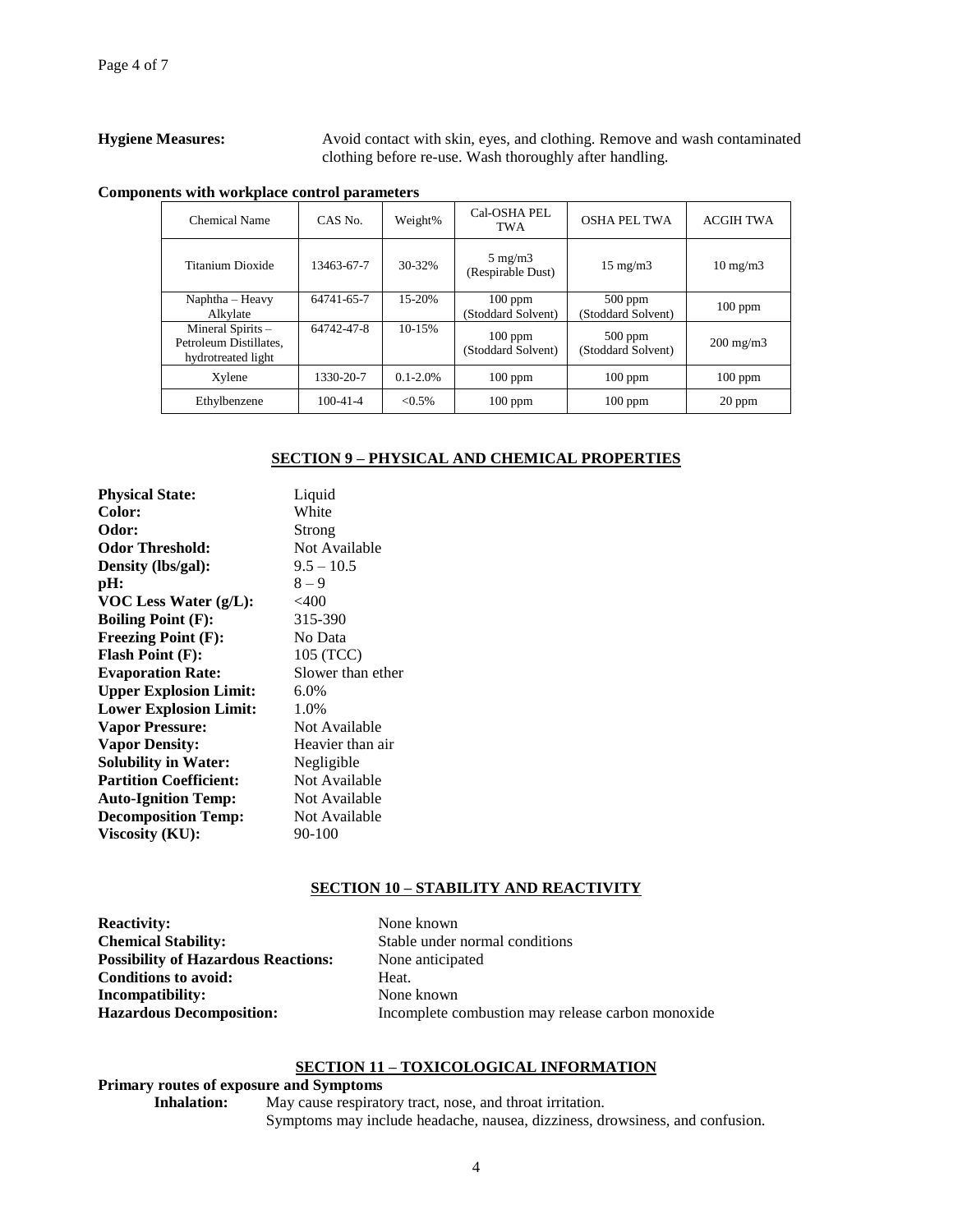|                                                                                                                                                                                                                                                                        | May cause asphyxiation.<br>Harmful by inhalation.                                                                                                                                            |
|------------------------------------------------------------------------------------------------------------------------------------------------------------------------------------------------------------------------------------------------------------------------|----------------------------------------------------------------------------------------------------------------------------------------------------------------------------------------------|
| <b>Ingestion:</b>                                                                                                                                                                                                                                                      | Irritation of the mouth, throat, and stomach.<br>Can target organs if large quantities are ingested.<br>Harmful if swallowed due to aspiration hazard and can be potentially fatal.          |
| <b>Skin Contact:</b>                                                                                                                                                                                                                                                   | May cause moderate skin irritation or drying of skin. Prolonged contact on skin can cause<br>defatting of the skin. Can be absorbed through the skin.                                        |
| <b>Eye Contact:</b>                                                                                                                                                                                                                                                    | Expected to cause slight eye irritation.                                                                                                                                                     |
| <b>Aspiration Hazard</b><br>fatal.                                                                                                                                                                                                                                     | Delayed and immediate effects and also chronic effects from short- and long-term exposure<br>Aspiration into the lungs when swallowed or vomited may cause chemical pneumonitis which can be |
| <b>Specific Organ Toxicity Single Exposure</b><br>Mineral Spirits: Category $3 - High$ concentrations may cause central nervous system depression<br>resulting in headaches, dizziness and nausea; continued inhalation may result in unconsciousness<br>and/or death. |                                                                                                                                                                                              |
|                                                                                                                                                                                                                                                                        | <b>Specific Organ Toxicity Repeated Exposure</b>                                                                                                                                             |

Toluene: Category 2 - May cause damage to female reproductive organs by repeated exposure

Ethylbenzene: Category 2 – May cause damage to kidney by repeated exposure. Central nervous system depression, Nausea, Headache, Vomiting, Ataxia., Tremors Stomach - Irregularities - Based on Human Evidence

Naphtha: Category 2 – Cardiovascular system: chronic abuse of similar materials has been associated with irregular heart rhythms and cardiac arrest. Central nervous system: repeated exposure affects the nervous system. Kidney: caused kidney effects in male rats which are not considered relevant to humans

Mineral Spirits: Category 2 – Kidney: caused kidney effects in male rats which are not considered relevant to humans

#### **Acute Toxicity by Component:**

| Titanium Dioxide                                 |                                                               |
|--------------------------------------------------|---------------------------------------------------------------|
| LD50 Oral:                                       |                                                               |
| LD50 Dermal:                                     | $>10,000$ mg/kg (Rat)<br>$>10,000$ mg/m <sup>3</sup> (Rabbit) |
| LC50 Inhalation (Dust): $>6.82$ mg/L (Rat, 4 hr) |                                                               |

| Mineral Spirits  |                         |
|------------------|-------------------------|
| LD50 Oral:       | $>5,000$ mg/kg (Rat)    |
| LD50 Dermal:     | $>2,000$ mg/kg (Rabbit) |
| LC50 Inhalation: | $>5$ mg/L (Rat 4 hour)  |
|                  |                         |

#### Naphtha

| LD50 Oral       | $>2,000$ mg/kg (Rat)                       |
|-----------------|--------------------------------------------|
| LD50 Dermal     | $>2,000$ mg/kg (Rat)                       |
| LC50 Inhalation | Greater than saturation point (Rat 1 hour) |

### Xylene

| LD50 Oral   | $4,300$ mg/kg (Rat)    |
|-------------|------------------------|
| LD50 Dermal | $1,700$ mg/kg (Rabbit) |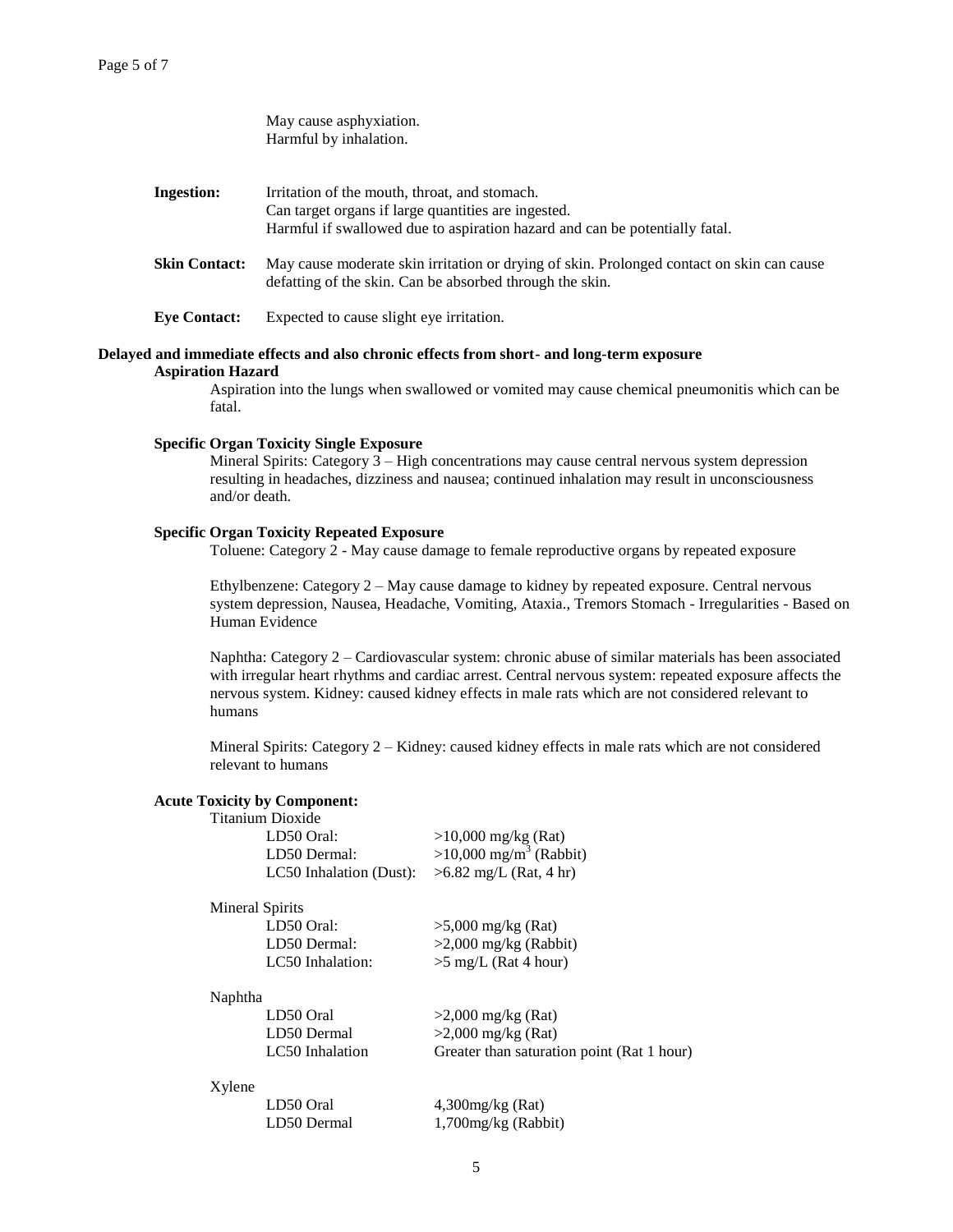LC50 Inhalation 5,000ppm (Rat 4 hour)

Ethyl Benzene LD50 Oral 3,500mg/kg (Rat)

LD50 Dermal 15,433mg/kg (Rabbit) LC50 Inhalation No Data Available

# **Chronic Toxicity:**

| <b>Chemical Name</b>                                              | CAS No.        | Weight%       | IARC                                                | <b>NTP</b>                                                      | <b>ACGIH</b>                                                                              |
|-------------------------------------------------------------------|----------------|---------------|-----------------------------------------------------|-----------------------------------------------------------------|-------------------------------------------------------------------------------------------|
| Titanium Dioxide*                                                 | 13463-67-7     | 30-32%        | $2B - Possibly$<br>Carcinogenic to<br>Humans        |                                                                 | A4 - Not classifiable<br>as human carcinogen                                              |
| Naphtha - Heavy<br>Alkylate                                       | 64741-65-7     | 15-20%        |                                                     |                                                                 |                                                                                           |
| Mineral Spirits -<br>Petroleum Distillates.<br>hydrotreated light | 64742-47-8     | 10-15%        |                                                     |                                                                 |                                                                                           |
| Xylene                                                            | 1330-20-7      | $0.1 - 2.0\%$ |                                                     |                                                                 |                                                                                           |
| Ethylbenzene                                                      | $100 - 41 - 4$ | $< 0.5\%$     | $2B - Possibly$<br>Carcinogenic to<br><b>Humans</b> | Animal<br>Carcinogen<br>with no known<br>relevance to<br>Humans | A <sub>3</sub> - Confirmed<br>Animal Carcinogen<br>with Unknown<br>Relevance to<br>Humans |

\*The IARC has classified titanium dioxide as possibly carcinogenic to humans (2B) but have also concluded that "No significant exposure to titanium dioxide is thought to occur during the use of products in which titanium dioxide is bound to other materials, such as paint." Titanium Dioxide is not classified as a carcinogen by NTP, OSHA, or the EPA.

# **SECTION 12 - ECOLOGICAL DATA**

**Ecotoxicity:** No information available Persistence and Degradability: No information available **Bioaccumulative Potential:** No information available **Mobility in Soil:** No information available **Other Adverse Effects:** No information available

# **SECTION 13 – DISPOSAL CONSIDERATIONS**

**Waste Disposal Method:** Disposal should be made in accordance with federal, state, and local regulations

### **SECTION 14 – TRANSPORT INFORMATION**

**Domestic US DOT** UN Number: UN1263 Proper Shipping Name: Paint Transport Hazard Classes: 3 - Flammable Liquid Packing Group: II Environmental Hazards: Marine Pollutant

# **SECTION 15 – REGULATORY INFORMATION**

**International Inventories**

United States TSCA: Yes – All components are listed or exempt